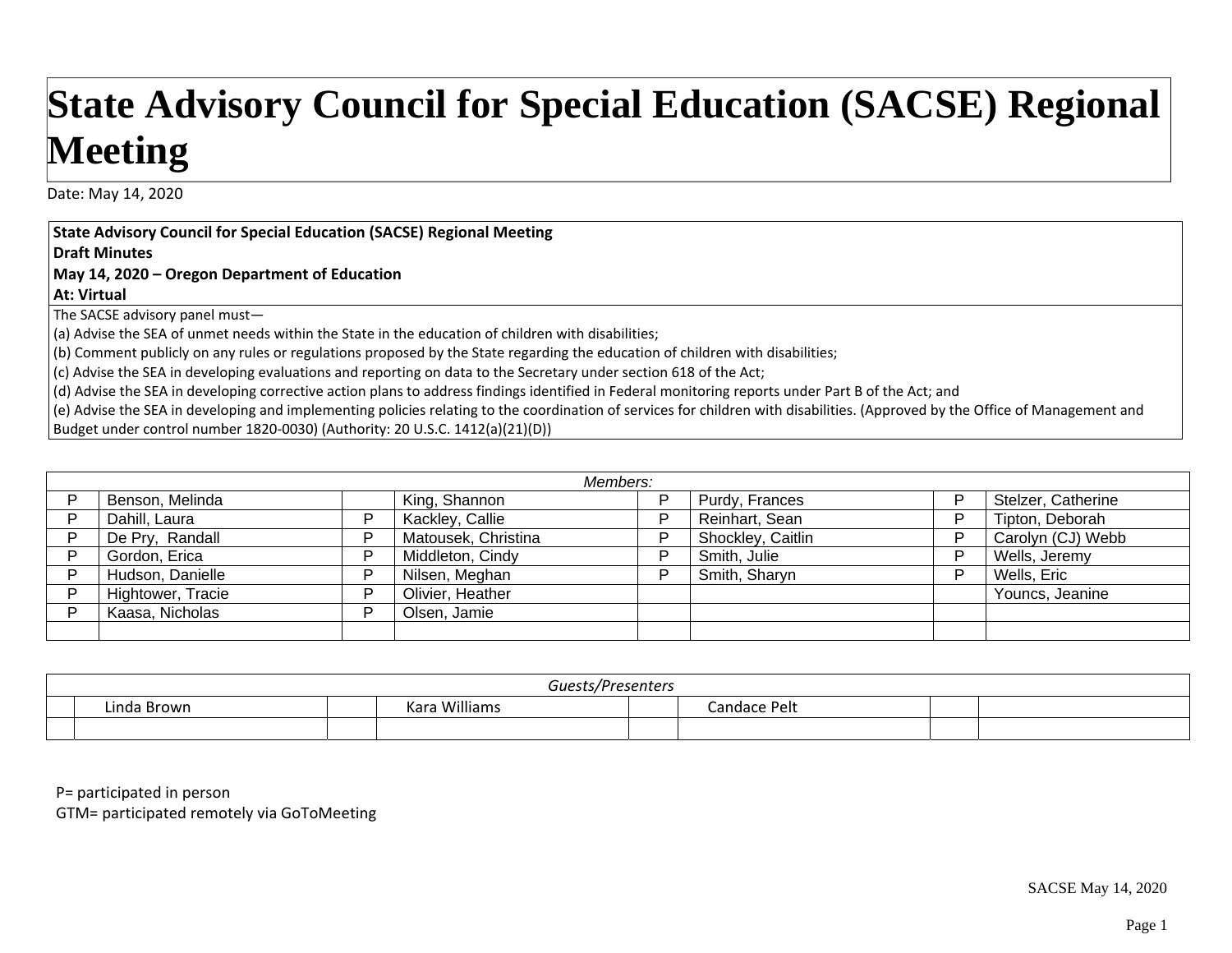|  | <b>Note Taker: Cameron Morris</b> |
|--|-----------------------------------|
|--|-----------------------------------|

| <b>Topic</b>                                                                    | <b>Discussion</b>                                                                                                                                                                                                                                                                                                       | <b>Action/ Who/When</b>                                                                                                                                                                                                                                                                                                                                                                                                                                                                                           |
|---------------------------------------------------------------------------------|-------------------------------------------------------------------------------------------------------------------------------------------------------------------------------------------------------------------------------------------------------------------------------------------------------------------------|-------------------------------------------------------------------------------------------------------------------------------------------------------------------------------------------------------------------------------------------------------------------------------------------------------------------------------------------------------------------------------------------------------------------------------------------------------------------------------------------------------------------|
| Welcome by Eric Wells (Director ODE)                                            | Eric Wells welcomed and grounded<br>$\bullet$<br>everyone in welcoming and discussion.                                                                                                                                                                                                                                  |                                                                                                                                                                                                                                                                                                                                                                                                                                                                                                                   |
| Adopt May Draft Agenda/Approve<br>January Minutes Julie Smith (Chair<br>SACSE)  | Danielle Hudson moved to approve the<br>agenda with time adjustments. The motion<br>was seconded.                                                                                                                                                                                                                       | Motion to approve may Agenda with flex time was<br>$\bullet$<br>approved unanimously.<br>May Agenda >>Link<<<br>$\bullet$                                                                                                                                                                                                                                                                                                                                                                                         |
| COVID-19 Update<br>Wells<br>by<br>Eric<br>(Director ODE)                        | Candace Pelt presented Covid-19 updates to the<br>$\bullet$<br>Advisory Group.<br>Eric Wells shared the guidance on the ODE<br>Website as relates to "Distance Learning for All"<br>and specifically Special Education.<br>Eric Wells presented the upcoming guidance of<br>summer school and return to school in Fall. | "Distance Learning for All" >>Link<<<br>$\bullet$                                                                                                                                                                                                                                                                                                                                                                                                                                                                 |
| OAR Revision Updates by Linda Brown<br>(Education Specialist ODE)               | Linda Brown presented on the OAR Revision<br>$\bullet$<br>updates and the OARs chosen by SACSE<br>members.                                                                                                                                                                                                              | Due date is still being discussed for feedback.<br>$\bullet$<br>Cameron will send out the email again so that<br>members can give feedback.<br>SB 13 and SB 16 OAR Presentation >>Link<<<br>$\bullet$<br>Feedback for OARs requested to the State Board<br>at StateBoard.PublicEmail@ode.state.or.us. There<br>is currently no due date for when it is due to the<br>board.<br>Eric Wells offered Linda Brown's expertise on the<br>OARs for any members who wanted one on one<br>discussions regarding the OARs. |
| Goal Development by Eric Wells<br>(Director ODE) & Julie Smith (Chair<br>SACSE) | Eric Wells presented the presentation on the<br>$\bullet$<br>re-aligning goals towards a seamless system<br>that actualizes Equity, Diversity and Results<br>from birth to 22 for all students including<br>those who experience disability.                                                                            | Jeremy Wells proposed a summer option that is a<br>$\bullet$<br>joint meeting to Process the information.<br>Catherine Stelzer asked if members could submit<br>$\bullet$<br>feedback after the meeting. Eric Wells said yes and<br>built a whiteboard where people can input their<br>answers to the questions within.<br>http://ode.news/brainstorm1                                                                                                                                                            |

SACSE May 14, 2020